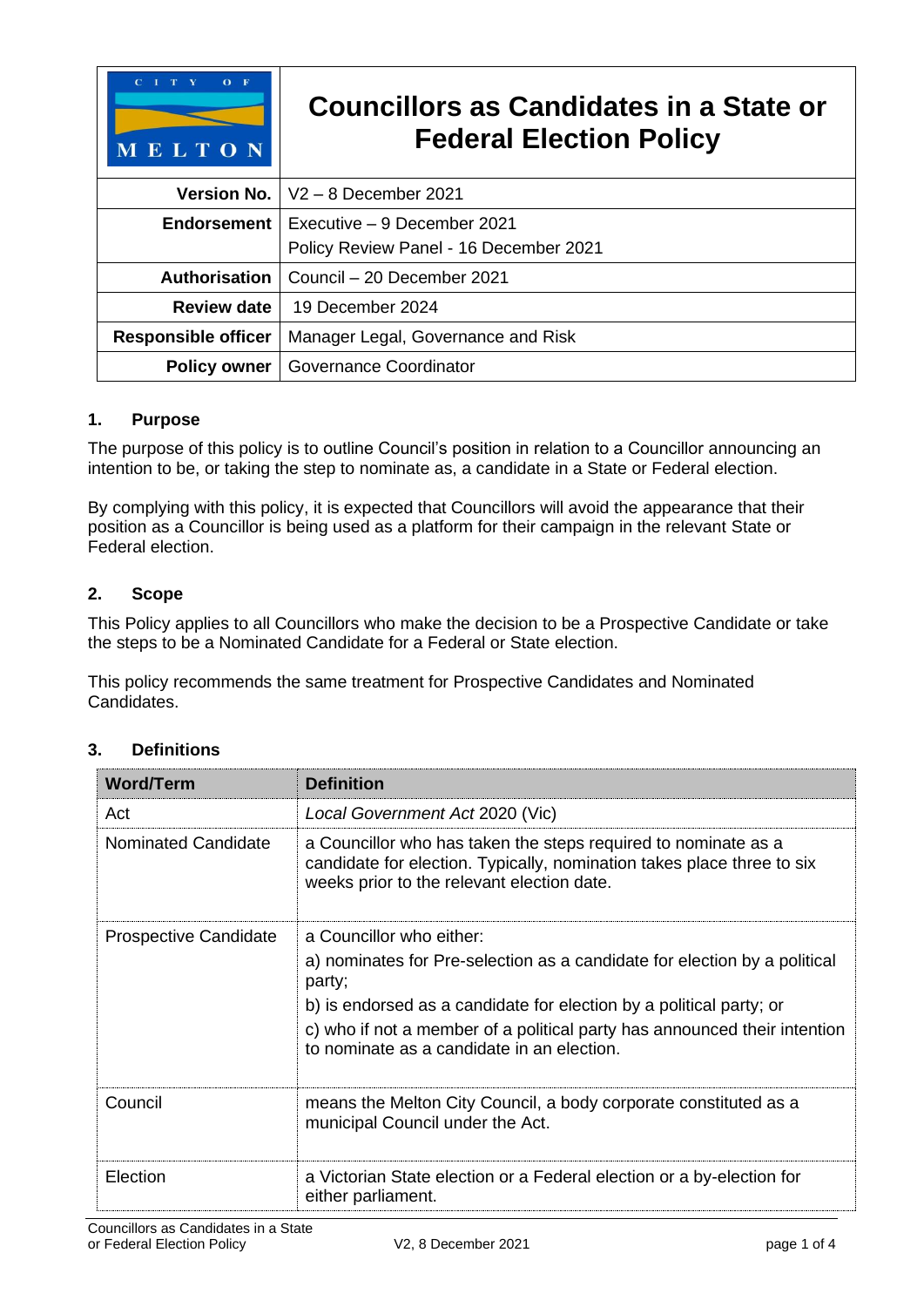| <b>Election Period</b> | the period commencing on the day a Councillor nominates as a<br>candidate for election and concluding at the close of voting on election<br>day. |
|------------------------|--------------------------------------------------------------------------------------------------------------------------------------------------|
| Formal nomination date | the date set by the relevant electoral commission at which nominations<br>to be candidates in an election close.                                 |

## **4. Policy**

This policy supports good governance at the City of Melton prior to and during an Election Period, provides guidance to Councillors to act in the best interests of the community whilst undertaking normal business including the functions of legitimate advocacy in an unbiased manner.

#### **4.1 Councillors to declare their candidacy in an election**

A Councillor who becomes a Prospective Candidate or a Nominated Candidate should provide written advice to the Chief Executive Officer (CEO) and Mayor, as soon as practicable, who will then advise all Councillors in writing.

A Councillor who is a Prospective Candidate or a Nominated Candidate, should declare their intended candidacy at a meeting of the Council as soon as practicable after notifying the CEO and Mayor as above.

### **4.2 Leave of absence**

During an Election Period in respect of an Election, a Councillor who is, or who becomes a Prospective Candidate or Nominated Candidate in respect to that Election during the Election Period, must apply for leave of absence from the Council and this leave of absence should commence no later than the date of their advice to the CEO and Mayor and conclude no earlier than the close of voting for the election.

Such a leave of absence is to be sought in accordance with the processes ordinarily adopted by Council.

A Councillor must request for their Councillor allowance be ceased for the period they are on leave of absence. Section 39(2),(4)-(7) of the Act deals with payment of Councillor allowances.

During this period, a Councillor who is on a leave of absence must not attend meetings of the council or otherwise act as a Councillor.

If the Councillor who becomes a Prospective Candidate or Nominated Candidate holds the Office of Mayor, it is the position of this Council that the Mayor should take a leave of absence in the same way as any other Councillor. In this circumstance, the Council must appoint one of the Councillors to be the acting Mayor, with the Deputy Mayor (if any at the time) given the first right of refusal to become the Acting Mayor during the then current Mayor's leave of absence. If the Deputy Mayor assumes the role of Acting Mayor the Council will also vote as to whether elect an Acting Deputy Mayor. If so the election shall occur pursuant to procedure set out in the Council's Governance Rules but the appointment of the Acting Deputy Mayor shall last only as long as the Mayor's leave of absence.

#### **4.3 Improper Use of Position by Councillors**

A Councillor who is a Prospective or Nominated Candidate must take care to differentiate between their role as a state or federal election candidate and role as a Councillor when making public comment.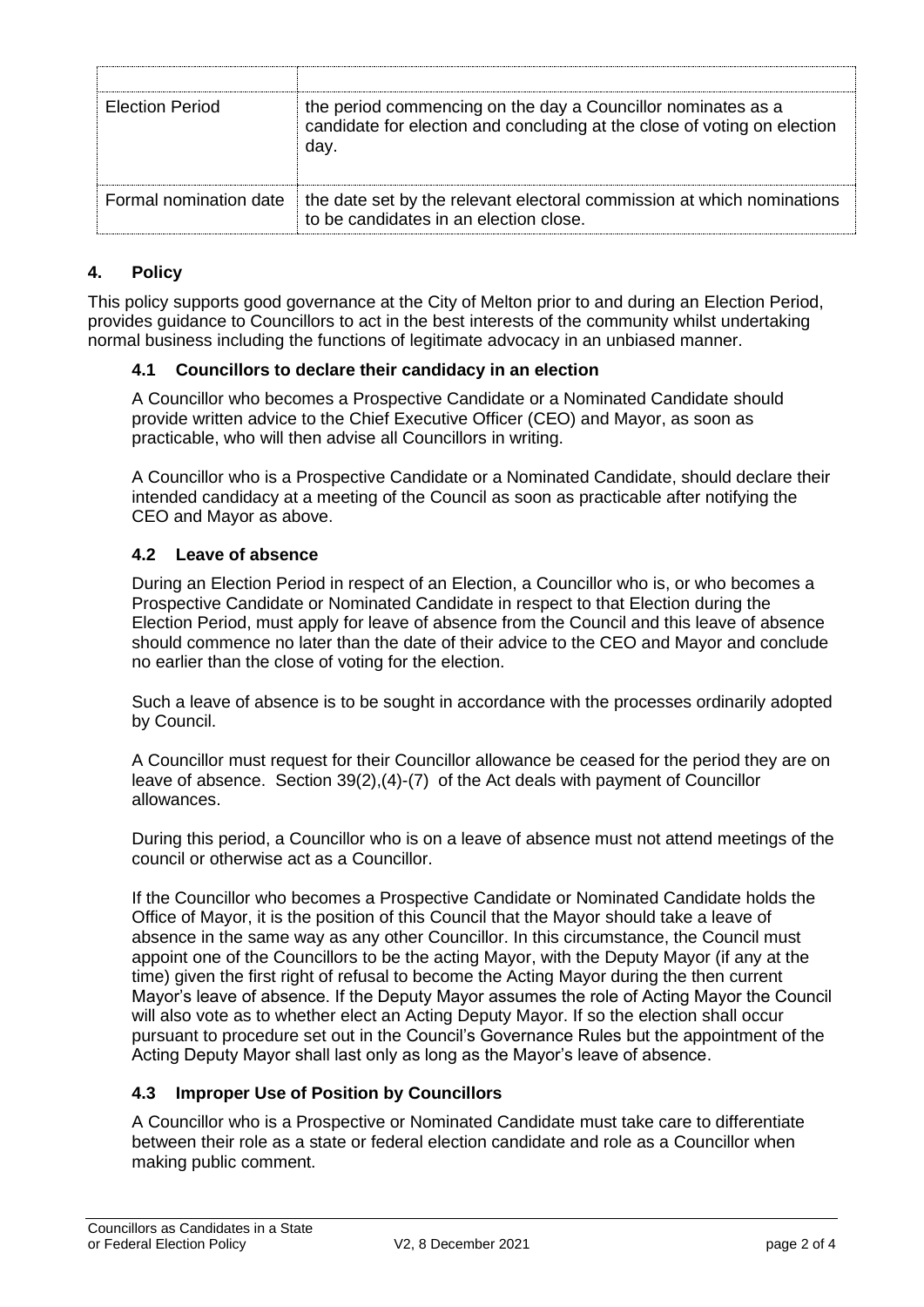A Councillor who is a Prospective or Nominated Candidate must at all times avoid campaigning on (opposing or taking credit for) Council decisions in an effort to not be seen as misusing or inappropriately making use of their position. This includes making their views public on matters before the council (before or after it has been resolved) by way of letters, fliers, social media posts and other communication avenues.

Sections 123, 125, and 126-131 of the Act prohibit Councillors from misusing or inappropriately making use of their position. A breach of sections 123 and 125 respectively attract serious penalties, including possible imprisonment in the case of section 123.

## **4.4. Council Resources and Activities**

A Councillor who is a Prospective Candidate or a Nominated Candidate, must not use Council resources, including Council equipment and facilities in relation to their candidacy. This includes no use of office equipment including (but not limited to) computer equipment, printers and printer ink, vehicles, telephones, mobile phones, logos, paper, letterhead and other stationary, council email addresses, mail and publications in relation to their candidacy.

The Councillor must not use Council activities, including committee meetings and councilrelated external activities in relation to their candidacy.

## **4.5. Media Advice**

Where a Councillor speaks on Council issues who is a Prospective or Nominated Candidate, the Councillor must clearly identify this fact.

No media advice or assistance will be provided in relation to election issues or publicity that involves Councillors who are a Prospective or Nominated Candidate. However, the Council Communications and Governance teams will continue to provide advice respectively as required in relation to whether a breach of this policy has occurred, or a potential breach of this Policy may occur, in certain circumstances from time to time.

Consistent with Council's Media Policy, media and external communications issued by Council are not to be used for political advantage by Councillors who are a Prospective or Nominated Candidate.

Media releases will not refer to specific Councillors in their capacity as Prospective or Nominated Candidates. Councillors who are Prospective or Nominated Candidate are not eligible to be Council's official spokesperson on Council advocacy priorities, Council will nominate an alternate Councillor to be Council's advocacy spokesperson where required.

Councillors will not use Council staff and other Council resources to gain media attention in support of an election campaign for a Councillor who is a Prospective or Nominated Candidate.

Photos of and references to Councillors who are a Prospective or Nominated Candidate will only feature in Council's publications where it is related to usual Council business, functions or events.

During this time the Mayor and Deputy Mayor will not delegate to any Councillor who is a Prospective or Nominated Candidate any responsibility to represent them.